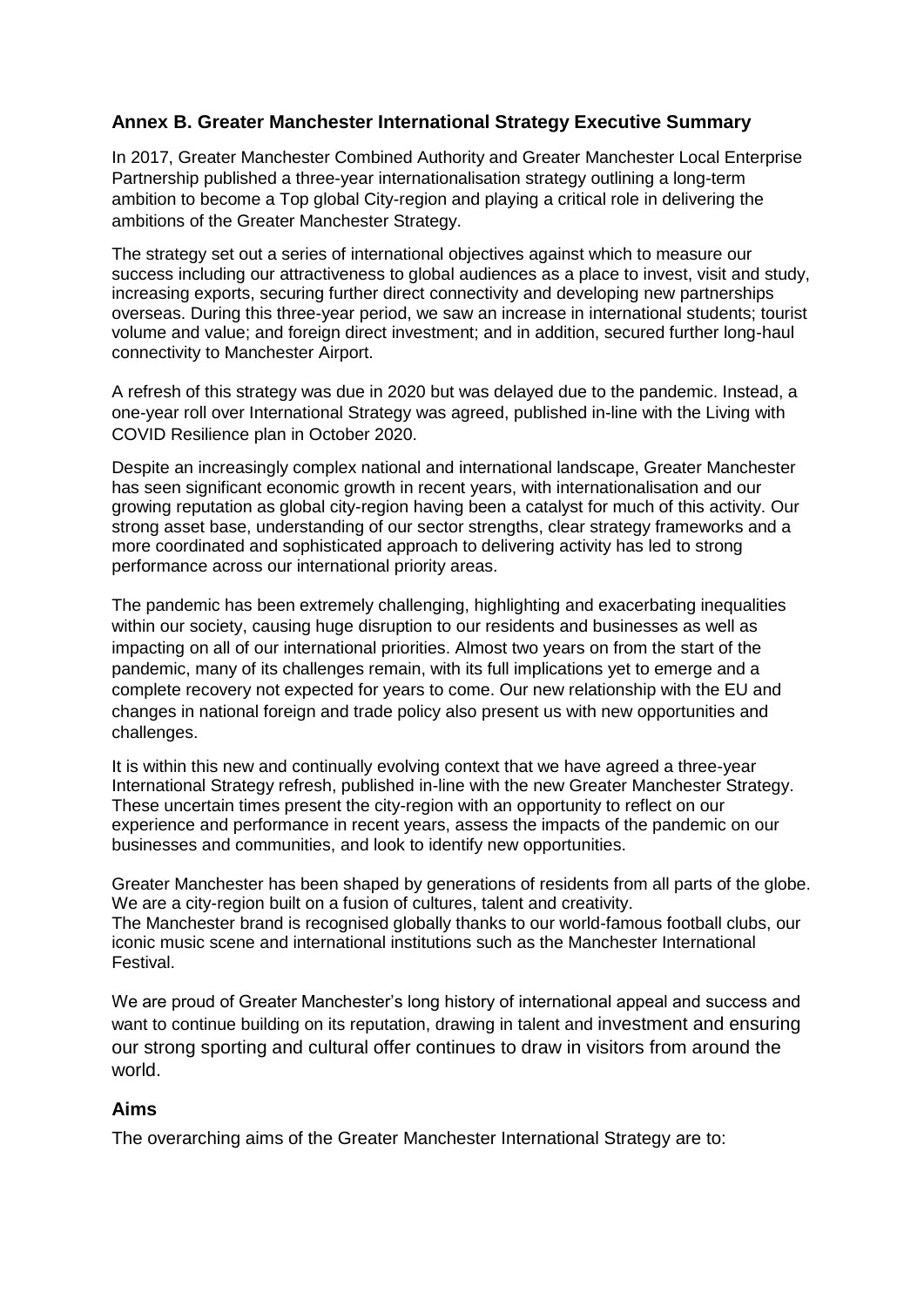- Address the most immediate international challenges facing our city-region following the pandemic and ensure we continue to respond to any emerging opportunities and challenges following the UK's formal departure from the EU.
- Outline our international ambitions, priorities and markets under a single framework and collective narrative, highlighting the inter-connectivity of all our priorities and their links to Greater Manchester's wider strategy portfolio, ensuring our international delivery is greater than the sum of its parts.
- Highlight Greater Manchester's areas of global competitiveness, identifying clear areas where Greater Manchester can play a transformational role in supporting the UK government to deliver on Global Britain.
- Emphasise the transformational benefits of internationalisation, highlighting the ways in which it can deliver on the Greater Manchester Strategy vision of a greener, fairer and more prosperous Greater Manchester, bringing benefits to all of our residents.

## **Strategic Framework**

The International Strategy supports the delivery of Greater Manchester's wider strategy portfolio including the Greater Manchester Strategy and Local Industrial Strategy. Greater Manchester's international framework recognises the interconnectivity and mutual dependence between our international priorities. To illustrate this, priorities have been grouped under two different categories – Core Priorities and Enablers.

Core Priorities are the central blocks of internationalisation, adding economic value to the region, driving growth and creating jobs. Enablers help drive and deliver our Core Priorities, help us connect us with the world, learn from others, share our way of working and tell Greater Manchester's story well.

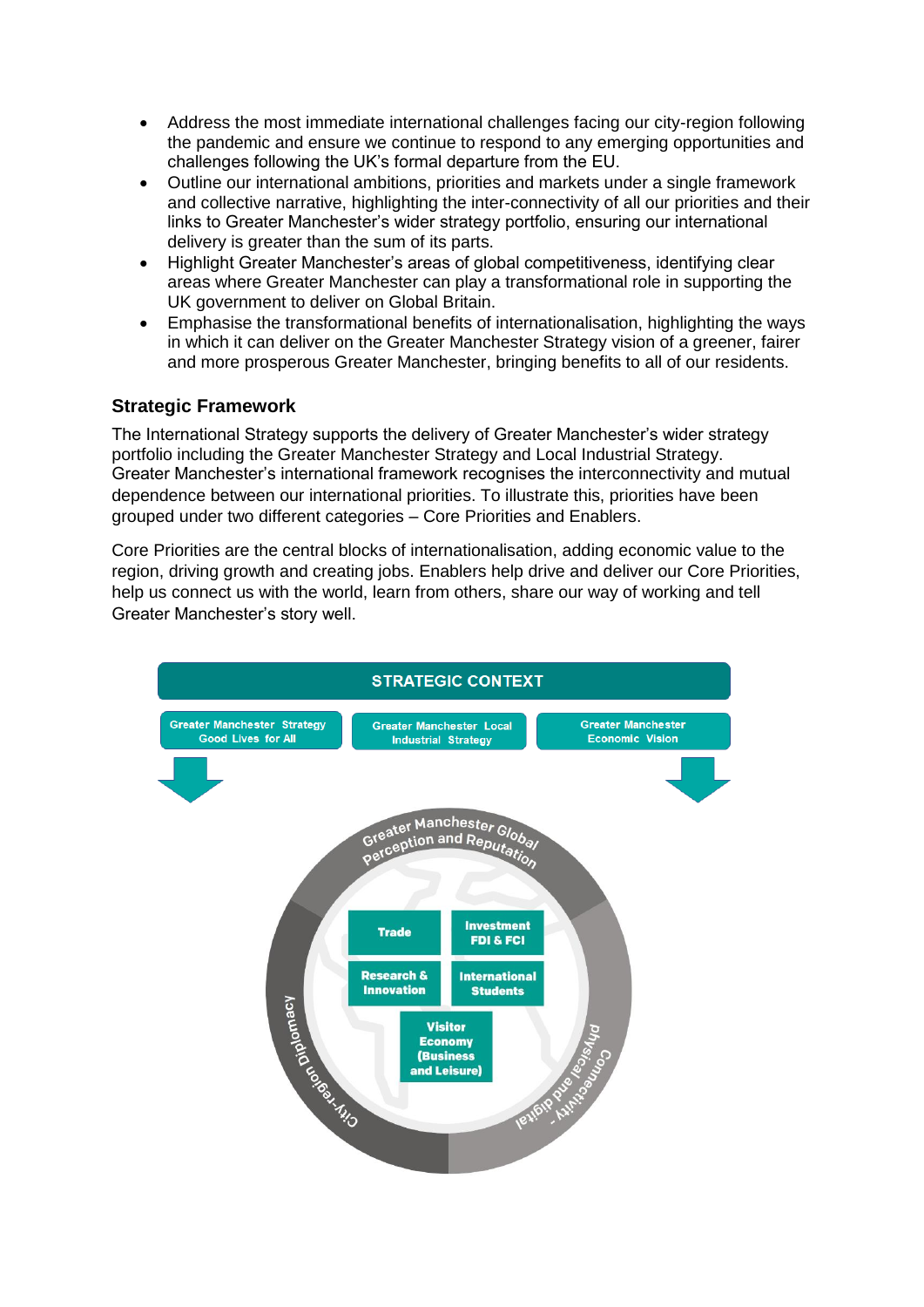# **Vision**

To be a leading city-region in the UK and globally and an international influence in green and digital.

Supporting Greater Manchester to become a place where everyone can live a good life, growing up, getting on and growing old in a greener, fairer and more prosperous city-region

# **Shared Ambitions**

- Raise the profile of Greater Manchester as a welcoming, vibrant and diverse city-region with a strong cultural, sport and place offer, continuing the work to make our city-region a great place to visit, invest and study.
- Work with partners nationally and internationally to leverage the benefits of internationalisation and deliver on our economic vision by increasing trade, attracting foreign direct investment, and fostering cross-border international partnerships to support the creation of better jobs and good employment to build a more prosperous, fairer and globally competitive city-region.
- Position Greater Manchester at the heart of the UK's global competitiveness and forefront of innovation with world-leading strengths in Digital/Cyber, Health Innovation, Advanced Materials and Manufacturing, and Clean Growth Technology, driving investment in these sectors and improving our ability to turn research into solutions that are shared with the world.
- Work with partners across the world to achieve our carbon neutrality by 2038, helping to accelerate the UK's and global transition to net zero by sharing our expertise, learning from others, and working with the world's most innovative companies.

# **Delivered by**

We will work with our delivery partners and wider stakeholder ecosystem at home and overseas to deliver on our economic priorities and raise our profile internationally. Partners include the GM local authorities, the Growth Company including MIDAS, Marketing Manchester and the Business Growth Hub, Greater Manchester Chamber of Commerce, The Department for International Trade, The Foreign Commonwealth and Development Office, The British Council, Manchester Airport, our Universities, the British Council, Foreign Diplomatic Missions, and many others.

# **Priorities – Core**

## **1. Trade**

## **In 2019 Greater Manchester exported £6.6bn worth of goods and £8.8bn work of services, equating to approximately 18% of our total GDP.**

Nationally our export performance is below average (18% of GDP – UK average is 30%). Growth in exports is central to improving productivity and ensuring the benefits of internationalisation are felt across the city-region. Greater Manchester aims to increase our goods and service exporters, working closely with DIT and other local stakeholders such as The Growth Company, Greater Manchester Chamber of Commerce, business organisations and academic institutions.

# **2. Investment (FDI & FCI)**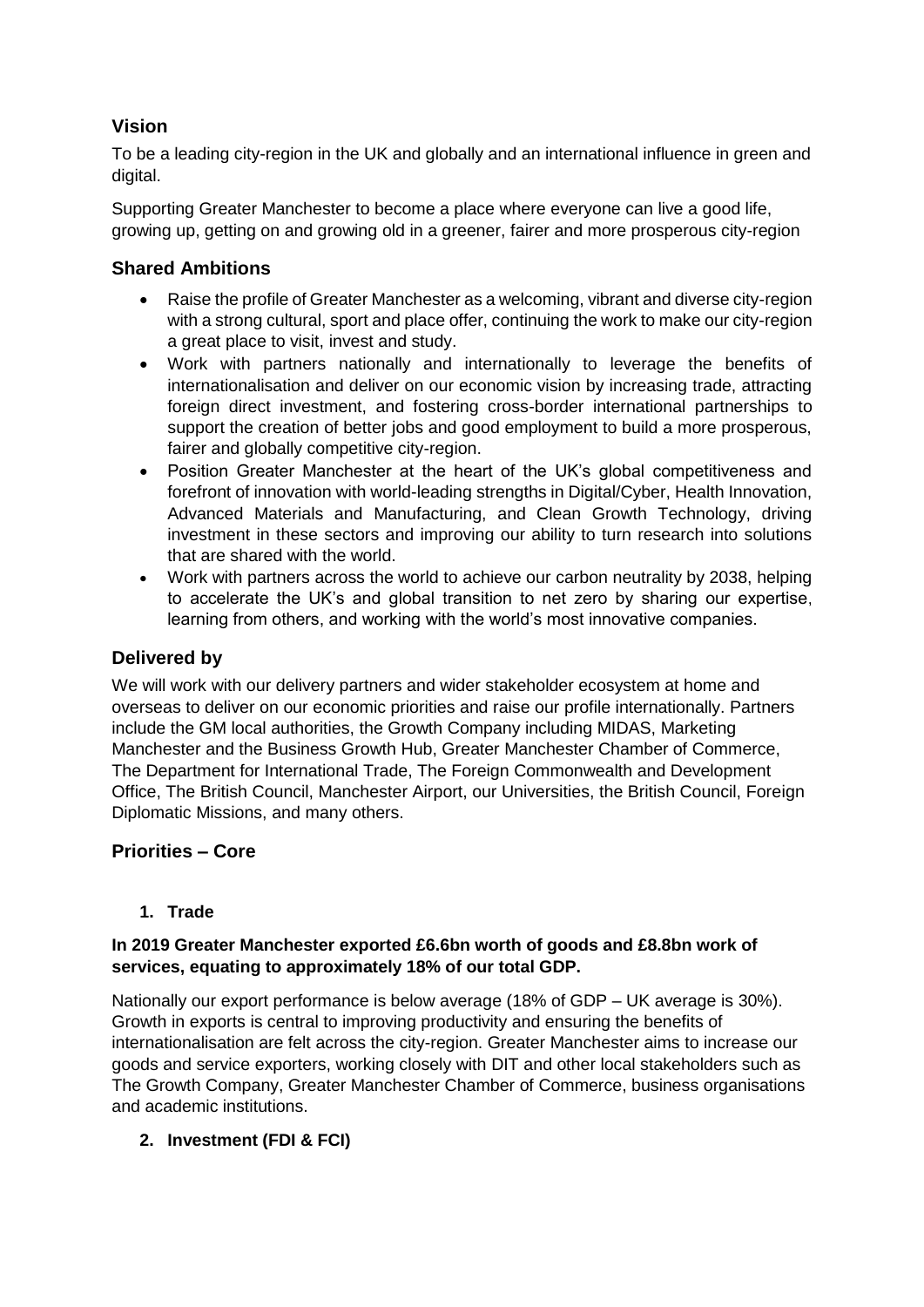#### **Foreign owned companies are worth a total of £37billion to Greater Manchester's economy, employing approximately 172,000 people.**

Greater Manchester aims to continue attracting the most innovative and ambitious investors from around the world, creating high value job opportunities for our residents, enabling us to deliver our economic vision. We will do this by promoting our sector offering, working closely with Department for International Trade, the new Office for Investment, as well as key intermediaries across the public and private sector.

## **3. Research and Innovation**

#### **Innovation has always been at the heart of Greater Manchester, with the city-region boasting an impressive history of "world firsts" and today recognised as the UK's Top Digital Tech City.**

Our ambition is for Greater Manchester to be recognised as an international leader in research and innovation, with strengths in Digital/Cyber, Health Innovation, Advanced Materials and Manufacturing and Low Carbon, a place where the economic benefits of innovation are felt across the conurbation and our ideas are turned into solutions that are shared with the world, helping to address some of society's greatest global challenges.

# **4. Visitor Economy**

#### **In 2019, tourism contributed £9bn to Greater Manchester's economy, sustaining over 101,000 jobs. Conferences alone contributed a spend of £862m.**

Our ambition is for Greater Manchester to be a world class visitor hub for business and leisure tourism, continuing to sustainably increase the value and volume of visitors to the city-region and ensuring that the economic impact and benefits of tourism are felt across the whole of Greater Manchester.

## **5. International Students**

#### **Greater Manchester has the largest international student population outside of London with over 21,000 international students from more than 160 different countries.**

Our ambition is to increase the number of international students in Greater Manchester at our universities, whilst ensuring we continue to expand the diversity of our international student base.

# **Priorities – Enabling**

## **1. Connectivity**

Physical connectivity via Manchester Airport is a key for delivering our core international priorities. The pandemic has had a devastating impact on long-haul connectivity and we must work with Manchester Airport to re-instate these lost routes. We recognise the significant net zero challenge facing the aviation industry and are committed to working closely with Manchester Airport as they work towards full net-zero operations by 2038.

Digital connectivity has diminished geographical borders, enabling us to collaborate more innovatively and effectively with international partners. We will continue to increase our online international activity to drive our core priorities and amplify our voice on key policy areas.

## **2. Marketing and Perception**